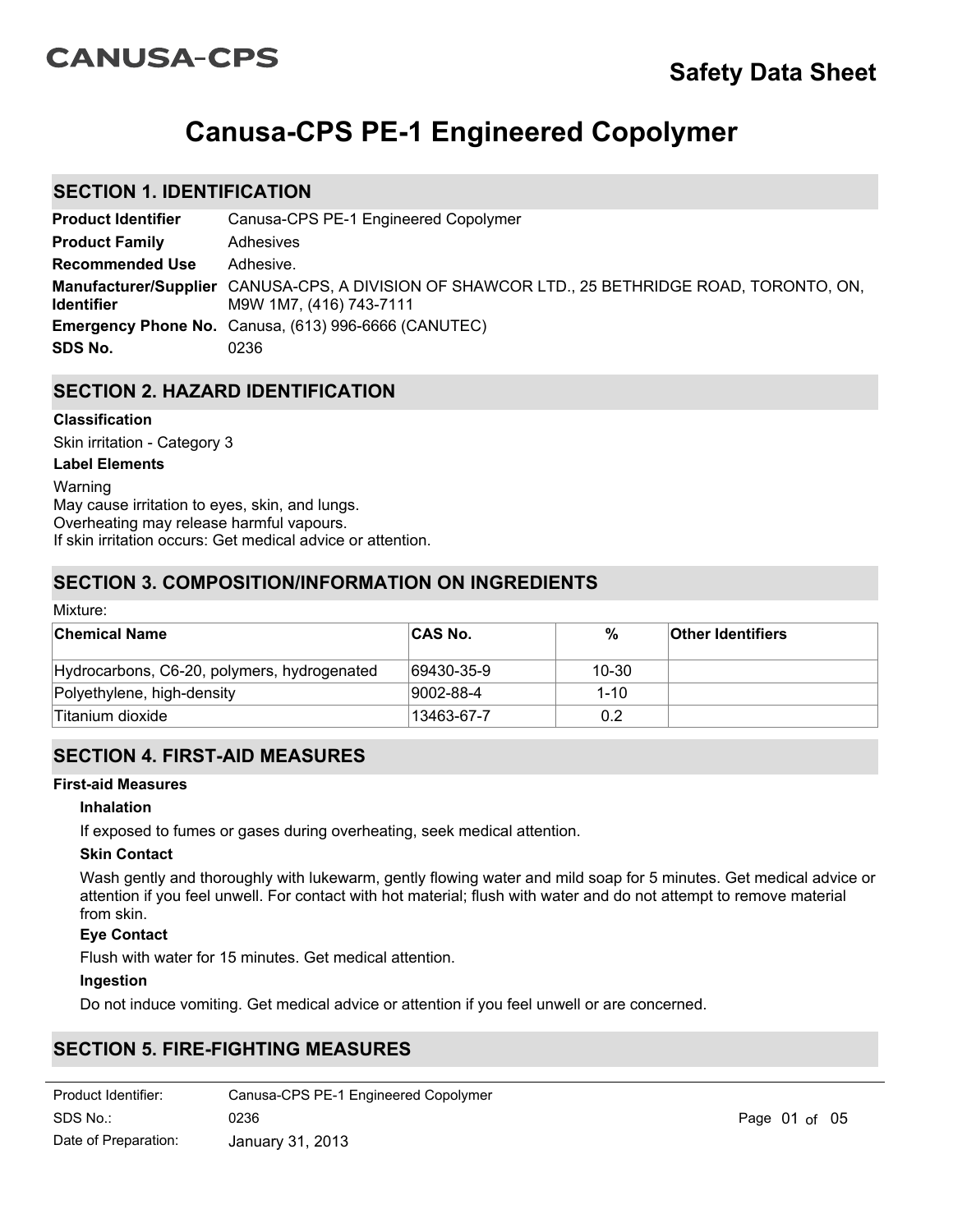## **Extinguishing Media**

## **Suitable Extinguishing Media**

Water spray; dry chemical; carbon dioxide; foam.

#### **Specific Hazards Arising from the Product**

Irritating and harmful vapours may be released during decomposition.

Very toxic carbon monoxide, carbon dioxide; organic acids; carboxylic acids; toxic, flammable aldehydes; alcohols; acrolein; corrosive phosphorous oxides; corrosive sulfur oxides.

#### **Special Protective Equipment and Precautions for Fire-fighters**

Use self-contained breathing apparatus during firefighting. Fight fire from a protected location; avoid high pressure, direct water stream that may spread molten or burning resins. Fight fire from a protected location; avoid high pressure, direct water stream that may spread molten or burning resins.

Fire-fighters may enter the area if positive pressure SCBA and full Bunker Gear is worn.

## **SECTION 6. ACCIDENTAL RELEASE MEASURES**

#### **Personal Precautions, Protective Equipment, and Emergency Procedures**

Wear appropriate personal protective equipment.

#### **Environmental Precautions**

It is good practice to prevent releases into the environment.

## **Methods and Materials for Containment and Cleaning Up**

Shovel into clean, dry, labelled containers and cover. Allow to cool and harden before placing it in a closed container for disposal.

# **SECTION 7. HANDLING AND STORAGE**

#### **Precautions for Safe Handling**

Avoid heating above decomposition temperatures. Do not breathe fumes produced during overheating or burning.

#### **Conditions for Safe Storage**

Cool, dry environment.

# **SECTION 8. EXPOSURE CONTROLS/PERSONAL PROTECTION**

#### **Control Parameters**

|                            | <b>ACGIH TLV®</b>         |             | <b>OSHA PEL</b>            |                | <b>AIHA WEEL</b> |            |
|----------------------------|---------------------------|-------------|----------------------------|----------------|------------------|------------|
| <b>Chemical Name</b>       | TWA                       | <b>STEL</b> | <b>TWA</b>                 | <b>Ceiling</b> | 8-hr TWA         | <b>TWA</b> |
| Polyethylene, high-density | <b>Not</b><br>established |             | <b>Not</b><br>lestablished |                |                  |            |

#### **Appropriate Engineering Controls**

General ventilation is usually adequate. Use local exhaust ventilation, if general ventilation is not adequate to control amount in the air.

#### **Individual Protection Measures**

#### **Eye/Face Protection**

Wear chemical safety goggles and face shield when contact is possible.

#### **Skin Protection**

Wear chemical protective clothing e.g. gloves, aprons, boots.

#### **Respiratory Protection**

Not normally required if product is used as directed. Respiratory protection is recommended where product is overheated in poorly ventilated areas.

# **SECTION 9. PHYSICAL AND CHEMICAL PROPERTIES**

| Product Identifier:  | Canusa-CPS PE-1 Engineered Copolymer |
|----------------------|--------------------------------------|
| SDS No.:             | 0236                                 |
| Date of Preparation: | January 31, 2013                     |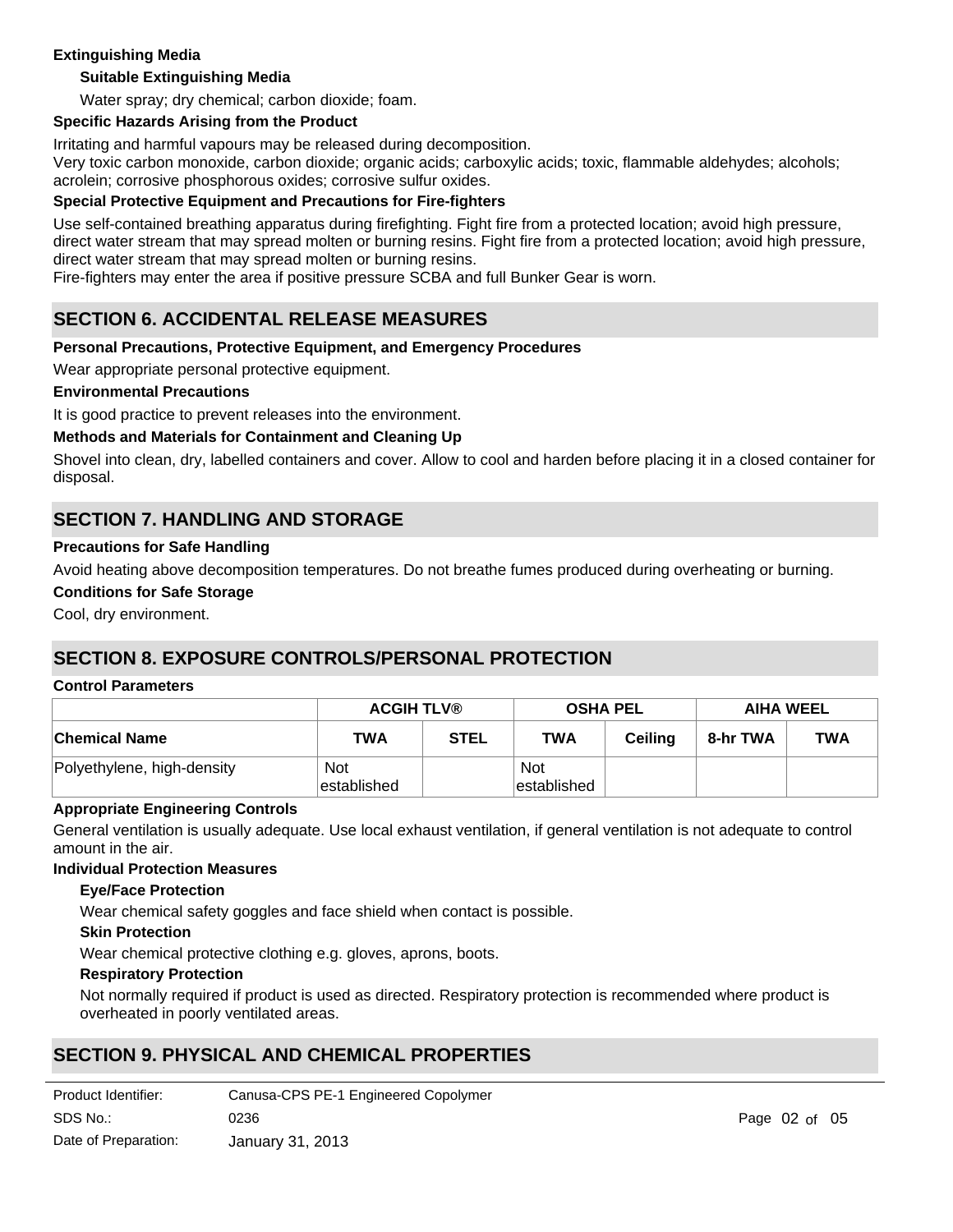# **Basic Physical and Chemical Properties**

| Appearance                          | Grey.                               |
|-------------------------------------|-------------------------------------|
| Odour                               | Oily                                |
| <b>Melting Point/Freezing Point</b> | 130 °C (melting); 130 °C (freezing) |
| <b>Flash Point</b>                  | 300 °C                              |
| Relative Density (water $= 1$ )     | 0.9                                 |
| <b>Decomposition Temperature</b>    | 300 °C                              |
| <b>Other Information</b>            |                                     |
| <b>Physical State</b>               | Solid                               |
| <b>Other Physical Property 1</b>    | Pelletized hot-melt adhesive.       |
|                                     |                                     |

# **SECTION 10. STABILITY AND REACTIVITY**

## **Chemical Stability** Normally stable.

**Conditions to Avoid**

Excessive heat.

## **Incompatible Materials**

Strong acids; oxidizing agents.

## **Hazardous Decomposition Products**

Very toxic carbon monoxide, carbon dioxide; organic acids; carboxylic acids; very toxic, flammable aldehydes; alcohols; acrolein; corrosive phosphorous oxides; corrosive sulfur oxides.

# **SECTION 11. TOXICOLOGICAL INFORMATION**

## **Acute Toxicity**

| <b>Chemical Name</b>       | <b>LC50</b>                                            | $ LD50$ (oral)              | LD50 (dermal)            |
|----------------------------|--------------------------------------------------------|-----------------------------|--------------------------|
| Polyethylene, high-density |                                                        | $>$ 2000 mg/kg (rat)        |                          |
| 'Titanium dioxide          | $>6820$ mg/m3 (rat) (4-hour<br>$\ket{\text{exposure}}$ | $\vert$ > 25000 mg/kg (rat) | $> 10000$ mg/kg (rabbit) |

## **Skin Corrosion/Irritation**

May cause irritation.

## **Serious Eye Damage/Irritation**

Mechanical irritation.

**STOT (Specific Target Organ Toxicity) - Single Exposure**

#### **Inhalation**

May cause irritation.

## **Ingestion**

May cause irritation of the digestive tract.

## **Respiratory and/or Skin Sensitization**

Prolonged inhalation may cause headache, dizziness and nausea.

## **Carcinogenicity**

| <b>Chemical Name</b>                           | <b>IARC</b> | <b>ACGIH®</b>  | <b>NTP</b> | <b>OSHA</b> |
|------------------------------------------------|-------------|----------------|------------|-------------|
| Hydrocarbons, C6-20,<br>polymers, hydrogenated | Not Listed  | Not designated | Not Listed | Not Listed  |
| Polyethylene, high-density                     | Not Listed  | Not designated | Not Listed | Not Listed  |

| Product Identifier:  | Canusa-CPS PE-1 Engineered Copolymer |
|----------------------|--------------------------------------|
| SDS No.:             | 0236                                 |
| Date of Preparation: | January 31, 2013                     |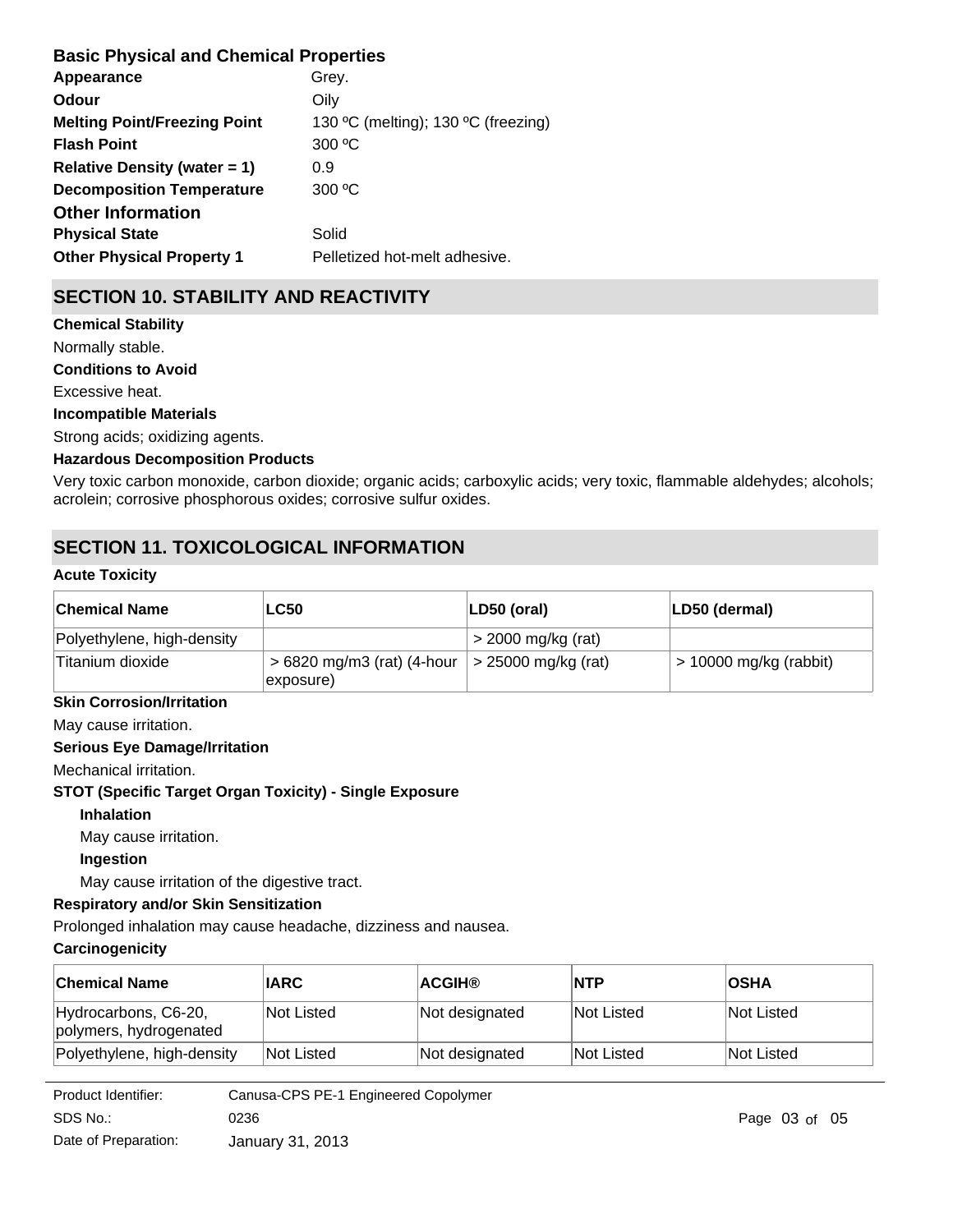| AД<br>.<br>W<br><u>т.</u> |  |
|---------------------------|--|
|---------------------------|--|

Not known to cause cancer.

Key to Abbreviations

IARC = International Agency for Research on Cancer. Group 3 = Not classifiable as to its carcinogenicity to humans.

**Reproductive Toxicity**

## **Sexual Function and Fertility**

Not known to cause effects on sexual function or fertility.

#### **Germ Cell Mutagenicity**

Not known to be a mutagen.

# **SECTION 12. ECOLOGICAL INFORMATION**

#### **Ecotoxicity**

No information was located. **Acute Aquatic Toxicity**

| <b>Chemical Name</b> | ∣LC50 Fish∣                    | <b>IEC50 Crustacea</b>                                                                                                       | <b>ErC50 Aquatic</b><br><b>Plants</b> | ErC50 Algae |
|----------------------|--------------------------------|------------------------------------------------------------------------------------------------------------------------------|---------------------------------------|-------------|
| Titanium dioxide     | pulex (water flea);<br>static) | $>$ 10 mg/L (Daphnia $>$ 100 mg/L (Daphnia)<br>magna (water flea);<br>48-hour; fresh water; 48-hour; fresh water;<br>static) |                                       |             |

## **Persistence and Degradability**

No information was located.

# **SECTION 13. DISPOSAL CONSIDERATIONS**

## **Disposal Methods**

Dispose of in compliance with all federal, state, provincial, municipal and local legislation.

# **SECTION 14. TRANSPORT INFORMATION**

Not regulated under Canadian TDG regulations. Not regulated under US DOT Regulations. Not regulated under IATA Regulations.

**Special Precautions** Not applicable

#### **Transport in Bulk According to Annex II of MARPOL 73/78 and the IBC Code**

Not applicable

# **SECTION 15. REGULATORY INFORMATION**

#### **Safety, Health and Environmental Regulations**

The regulatory information provided is not intended to be comprehensive. Other local, state, provincial, federal international or country specific regulations may apply to this material. This product has been classified in accordance with the hazard criteria of the controlled products regulations (CPR) and the MSDS contains all the information required by the CPR.

# **SECTION 16. OTHER INFORMATION**

| <b>SDS Prepared By</b>       | SHAWCOR LTD.             |
|------------------------------|--------------------------|
| Phone No.                    | (416) 743-7111           |
| <b>Date of Preparation</b>   | January 31, 2013         |
| <b>Date of Last Revision</b> | <b>February 01, 2017</b> |

| Product Identifier:  | Canusa-CPS PE-1 Engineered Copolymer |
|----------------------|--------------------------------------|
| SDS No.:             | 0236                                 |
| Date of Preparation: | January 31, 2013                     |

**Key to Abbreviations** HSDB® = Hazardous Substances Data Bank